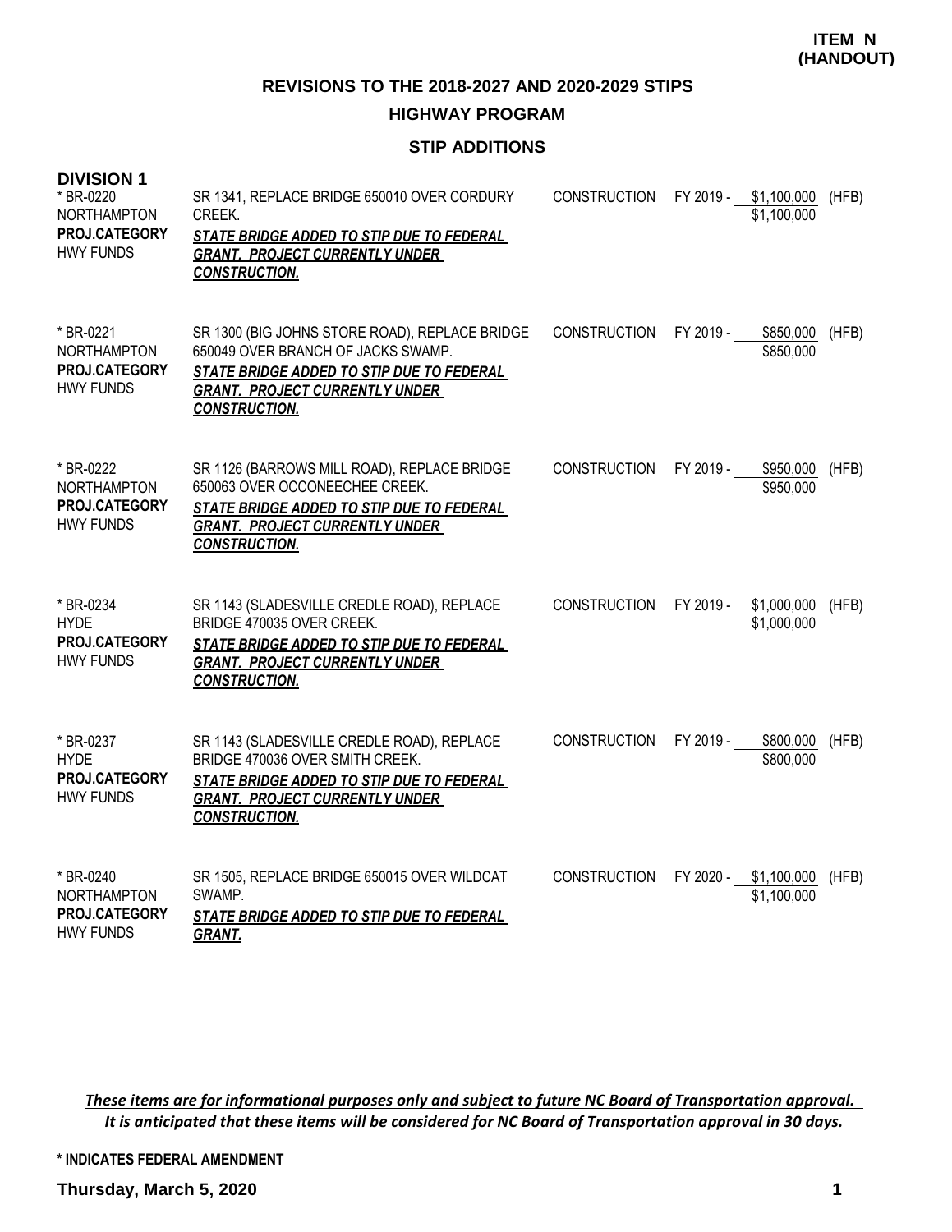**REVISIONS TO THE 2018-2027 AND 2020-2029 STIPS**

## **HIGHWAY PROGRAM**

# **STIP ADDITIONS**

| <b>DIVISION 2</b><br>* B-4433<br><b>BEAUFORT</b><br><b>PROJ.CATEGORY</b><br><b>DIVISION</b> | SR 1932 (MARYS CHAPEL CHURCH ROAD), REPLACE<br>BRIDGE 060040 OVER DURHAM CREEK TRIBUTARY.<br>STATE BRIDGE ADDED TO STIP DUE TO FEDERAL<br><b>GRANT. PROJECT CURRENTLY UNDER</b><br><b>CONSTRUCTION.</b> | <b>CONSTRUCTION</b> | FY 2019 - | \$625,000<br>\$625,000       | (HFB) |
|---------------------------------------------------------------------------------------------|---------------------------------------------------------------------------------------------------------------------------------------------------------------------------------------------------------|---------------------|-----------|------------------------------|-------|
| * B-4605<br><b>PITT</b><br>PROJ.CATEGORY<br><b>DIVISION</b>                                 | SR 1777, REPLACE BRIDGE 730005 OVER CHICOD<br>CREEK.<br>STATE BRIDGE ADDED TO STIP DUE TO FEDERAL<br><b>GRANT.</b>                                                                                      | <b>CONSTRUCTION</b> | FY 2020 - | \$1,400,000<br>\$1,400,000   | (HFB) |
| * BR-0223<br><b>BEAUFORT</b><br>PROJ.CATEGORY<br><b>HWY FUNDS</b>                           | SR 1136 (GRAY ROAD), REPLACE BRIDGE 060069 OVER<br><b>BRANCH CHOCOWINIT.</b><br>STATE BRIDGE ADDED TO STIP DUE TO FEDERAL<br><b>GRANT. PROJECT CURRENTLY UNDER</b><br><b>CONSTRUCTION.</b>              | <b>CONSTRUCTION</b> | FY 2019 - | \$900,000<br>\$900,000       | (HFB) |
| * BR-0225<br><b>BEAUFORT</b><br>PROJ.CATEGORY<br><b>HWY FUNDS</b>                           | SR 1422, REPLACE BRIDGE 060006 OVER BIG SWAMP.<br>STATE BRIDGE ADDED TO STIP DUE TO FEDERAL<br><b>GRANT. PROJECT CURRENTLY UNDER</b><br><b>CONSTRUCTION.</b>                                            | <b>CONSTRUCTION</b> | FY 2019 - | \$950,000<br>\$950,000       | (HFB) |
| * BR-0228<br><b>BEAUFORT</b><br>PROJ.CATEGORY<br><b>HWY FUNDS</b>                           | SR 1742 (POST ROAD), REPLACE BRIDGE 060135 OVER<br>ROWLAND CREEK.<br><b>STATE BRIDGE ADDED TO STIP DUE TO FEDERAL</b><br><b>GRANT. PROJECT CURRENTLY UNDER</b><br><b>CONSTRUCTION.</b>                  | <b>CONSTRUCTION</b> | FY 2019 - | \$900,000<br>\$900,000       | (HFB) |
| * BR-0229<br><b>BEAUFORT</b><br>PROJ.CATEGORY<br><b>HWY FUNDS</b>                           | SR 1611 (JONES BRIDGE ROAD), REPLACE BRIDGE<br>060159 OVER PUNGO CREEK.<br>STATE BRIDGE ADDED TO STIP DUE TO FEDERAL<br><b>GRANT. PROJECT CURRENTLY UNDER</b><br><b>CONSTRUCTION.</b>                   | <b>CONSTRUCTION</b> | FY 2019 - | \$750,000 (HFB)<br>\$750,000 |       |

*These items are for informational purposes only and subject to future NC Board of Transportation approval. It is anticipated that these items will be considered for NC Board of Transportation approval in 30 days.*

**\* INDICATES FEDERAL AMENDMENT**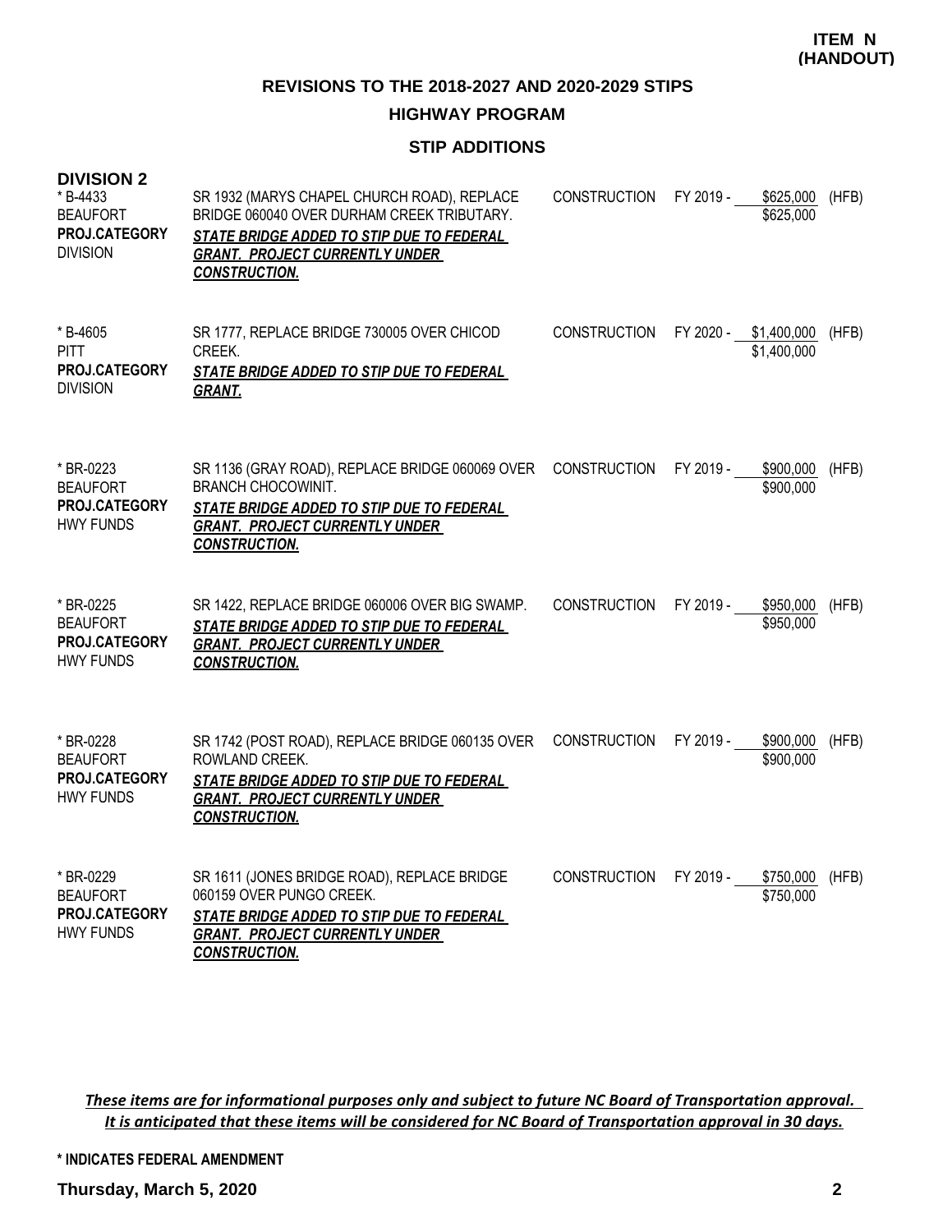**HIGHWAY PROGRAM**

# **STIP ADDITIONS**

| <b>DIVISION 2</b><br>* BR-0238<br><b>PITT</b><br>PROJ.CATEGORY<br><b>HWY FUNDS</b> | SR 1418 (STATON HOUSE ROAD), REPLACE BRIDGE<br>730171 OVER JOHNSON MILL RUN CREEK.<br>STATE BRIDGE ADDED TO STIP DUE TO FEDERAL<br><b>GRANT.</b>                                                                                                                              | <b>CONSTRUCTION</b>                    | FY 2020 -                                                                  | \$1,000,000<br>\$1,000,000                                                              | (HFB)                                  |
|------------------------------------------------------------------------------------|-------------------------------------------------------------------------------------------------------------------------------------------------------------------------------------------------------------------------------------------------------------------------------|----------------------------------------|----------------------------------------------------------------------------|-----------------------------------------------------------------------------------------|----------------------------------------|
| * BR-0239<br><b>BEAUFORT</b><br>PROJ.CATEGORY<br><b>HWY FUNDS</b>                  | SR 1971, REPLACE BRIDGE 060014 OVER BRANCH OF<br>DURHAM CREEK.<br>STATE BRIDGE ADDED TO STIP DUE TO FEDERAL<br><b>GRANT.</b>                                                                                                                                                  | <b>CONSTRUCTION</b>                    |                                                                            | FY 2020 - \$1,500,000<br>\$1,500,000                                                    | (HFB)                                  |
| * EB-6042<br><b>PITT</b><br>PROJ.CATEGORY<br><b>DIVISION</b>                       | GREENVILLE, SOUTH TAR RIVER GREENWAY.<br>CONSTRUCT MULTI-USE TRAIL FROM THE TOWN<br>COMMON TO THE VETERANS ADMINISTRATION CLINIC<br>ALONG MOYE BOULEVARD IN GREENVILLE.<br>PROJECT ADDED AT REQUEST OF MPO DUE TO<br><b>AWARD OF FEDERAL BUILD GRANT.</b>                     | <b>CONSTRUCTION</b>                    | FY 2021 -<br>FY 2021 -<br>FY 2022 -<br>FY 2022 -                           | \$1,172,000<br>\$703,000<br>\$1,172,000<br>\$703,000<br>\$3,750,000                     | (0)<br>(L)<br>(O)<br>(L)               |
| * EB-6043<br><b>PITT</b><br>PROJ.CATEGORY<br><b>DIVISION</b>                       | GREENVILLE, TOWN COMMON CONNECTOR.<br>CONSTRUCT A MULTI-USE PATH FROM TOWN<br>COMMON TO EAST 5TH STREET.<br>PROJECT ADDED AT REQUEST OF MPO DUE TO                                                                                                                            | <b>PLANNING</b><br><b>CONSTRUCTION</b> | FY 2020 -<br>FY 2020 -<br>FY 2021 -<br>FY 2021 -<br>FY 2023 -              | \$177,000<br>\$107,000<br>\$177,000<br>\$107,000<br>\$854,000                           | (O)<br>(L)<br>(O)<br>(L)<br>(0)        |
|                                                                                    | <b>AWARD OF FEDERAL BUILD GRANT.</b>                                                                                                                                                                                                                                          |                                        | FY 2023 -<br>FY 2024 -<br>FY 2024 -                                        | \$512,000<br>\$854,000<br>\$512,000<br>\$3,300,000                                      | (L)<br>(O)<br>(L)                      |
| * EB-6044<br><b>PITT</b><br>PROJ.CATEGORY<br><b>DIVISION</b>                       | GREENVILLE, MILLENNIAL CONNECTOR PATH.<br>CONSTRUCT A 0.3 MILE MULTI-USE PATH FROM<br>DICKINSON AVENUE TO 10TH STREET AND A 0.1 MILE<br>MULTI-USE PATH FROM DICKINSON AVENUE TO<br>FICKLEN STREET.<br>PROJECT ADDED AT REQUEST OF MPO DUE TO<br>AWARD OF FEDERAL BUILD GRANT. | <b>PLANNING</b><br><b>CONSTRUCTION</b> | FY 2020 -<br>FY 2020 -<br>FY 2021 -<br>FY 2021 -<br>FY 2022 -<br>FY 2022 - | \$70,000<br>\$42,000<br>\$293,000<br>\$176,000<br>\$293,000<br>\$176,000<br>\$1,050,000 | (O)<br>(L)<br>(O)<br>(L)<br>(O)<br>(L) |

*These items are for informational purposes only and subject to future NC Board of Transportation approval. It is anticipated that these items will be considered for NC Board of Transportation approval in 30 days.*

**\* INDICATES FEDERAL AMENDMENT**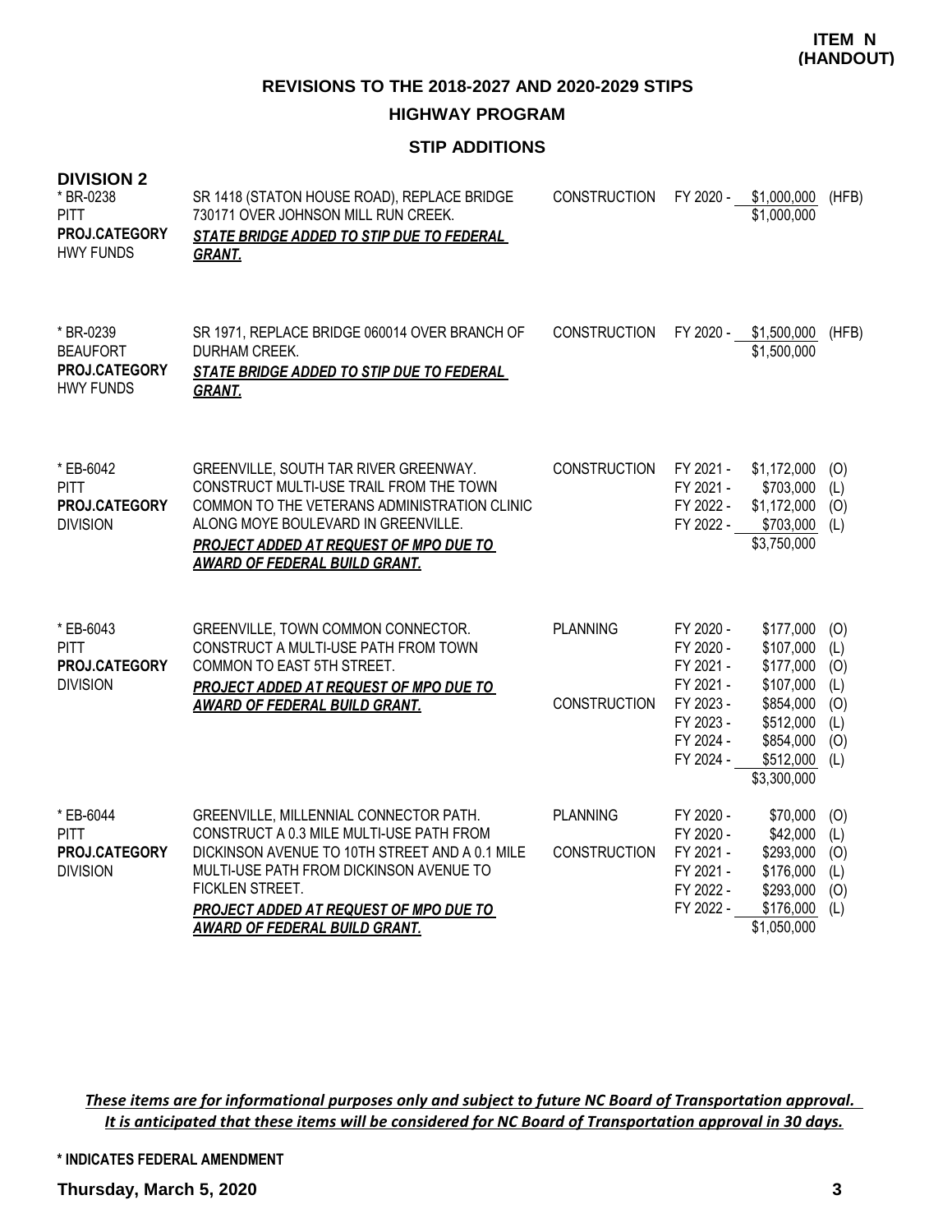# **HIGHWAY PROGRAM**

## **STIP ADDITIONS**

| <b>DIVISION 2</b><br>* EB-6045<br><b>PITT</b><br>PROJ.CATEGORY<br><b>DIVISION</b>   | GREENVILLE, MOYE BOULEVARD SIDEWALK<br>EXTENSION. CONSTRUCT A MULTI-USE PATH TO<br>REPLACE THE EXISTING SIDEWALK ALONG MOYE<br><b>BOULEVARD IN GREENVILLE.</b><br><b>PROJECT ADDED AT REQUEST OF MPO DUE TO</b><br><b>AWARD OF FEDERAL BUILD GRANT.</b> | <b>PLANNING</b><br><b>CONSTRUCTION</b> | FY 2020 -<br>FY 2020 -<br>FY 2020 -<br>FY 2020 -<br>FY 2021 -<br>FY 2021 -                                                                                                         | \$33,000<br>\$20,000<br>\$218,000<br>\$131,000<br>\$218,000<br>\$131,000<br>\$751,000                                                                                                                          | (O)<br>(L)<br>(O)<br>(L)<br>(O)<br>(L)                                                         |
|-------------------------------------------------------------------------------------|---------------------------------------------------------------------------------------------------------------------------------------------------------------------------------------------------------------------------------------------------------|----------------------------------------|------------------------------------------------------------------------------------------------------------------------------------------------------------------------------------|----------------------------------------------------------------------------------------------------------------------------------------------------------------------------------------------------------------|------------------------------------------------------------------------------------------------|
| * U-6240<br><b>PITT</b><br>PROJ.CATEGORY<br><b>DIVISION</b>                         | SR 1571 (WEST 5TH STREET), REHABILITATION AND<br>REALIGNMENT OF SR 1571 (WEST 5TH STREET) FROM<br>CADILLAC STREET TO READE CIRCLE IN GREENVILLE.<br>PROJECT ADDED AT REQUEST OF MPO DUE TO<br><b>AWARD OF FEDERAL BUILD GRANT.</b>                      | <b>PLANNING</b><br><b>CONSTRUCTION</b> | FY 2020 -<br>FY 2020 -<br>FY 2021 -<br>FY 2021 -<br>FY 2021 -<br>FY 2021 -<br>FY 2022 -<br>FY 2022 -<br>FY 2023 -<br>FY 2023 -<br>FY 2024 -<br>FY 2024 -<br>FY 2025 -<br>FY 2025 - | \$427,000<br>\$256,000<br>\$427,000<br>\$256,000<br>\$2,516,000<br>\$1,509,000<br>\$2,392,000<br>\$1,435,000<br>\$2,452,000<br>\$1,471,000<br>\$628,000<br>\$377,000<br>\$628,000<br>\$377,000<br>\$15,151,000 | (O)<br>(L)<br>(0)<br>(L)<br>(0)<br>(L)<br>(0)<br>(L)<br>(0)<br>(L)<br>(O)<br>(L)<br>(O)<br>(L) |
| <b>DIVISION 3</b><br>* B-4635<br><b>SAMPSON</b><br>PROJ.CATEGORY<br><b>DIVISION</b> | US 13, REPLACE BRIDGE 810009 OVER SOUTH RIVER<br>OVERFLOW.<br><b>STATE BRIDGE ADDED TO STIP DUE TO FEDERAL</b><br><b>GRANT.</b>                                                                                                                         | <b>CONSTRUCTION</b>                    | FY 2020 -                                                                                                                                                                          | \$2,250,000<br>\$2,250,000                                                                                                                                                                                     | (HFB)                                                                                          |
| * BR-0224<br><b>DUPLIN</b><br>PROJ.CATEGORY<br><b>HWY FUNDS</b>                     | SR 1004, REPLACE BRIDGE 300325 OVER NE CAPE<br><b>FEAR RIVER.</b><br>STATE BRIDGE ADDED TO STIP DUE TO FEDERAL<br><b>GRANT. PROJECT CURRENTLY UNDER</b><br><b>CONSTRUCTION.</b>                                                                         | <b>CONSTRUCTION</b>                    | FY 2019 -                                                                                                                                                                          | \$1,200,000<br>\$1,200,000                                                                                                                                                                                     | (HFB)                                                                                          |
| * BR-0230<br><b>SAMPSON</b><br>PROJ.CATEGORY<br><b>HWY FUNDS</b>                    | SR 1004, REPLACE BRIDGE 810018 OVER CRANE<br>CREEK.<br>STATE BRIDGE ADDED TO STIP DUE TO FEDERAL<br><b>GRANT. PROJECT CURRENTLY UNDER</b><br><b>CONSTRUCTION.</b>                                                                                       | <b>CONSTRUCTION</b>                    |                                                                                                                                                                                    | FY 2019 - \$1,250,000<br>\$1,250,000                                                                                                                                                                           | (HFB)                                                                                          |

*These items are for informational purposes only and subject to future NC Board of Transportation approval. It is anticipated that these items will be considered for NC Board of Transportation approval in 30 days.*

**\* INDICATES FEDERAL AMENDMENT**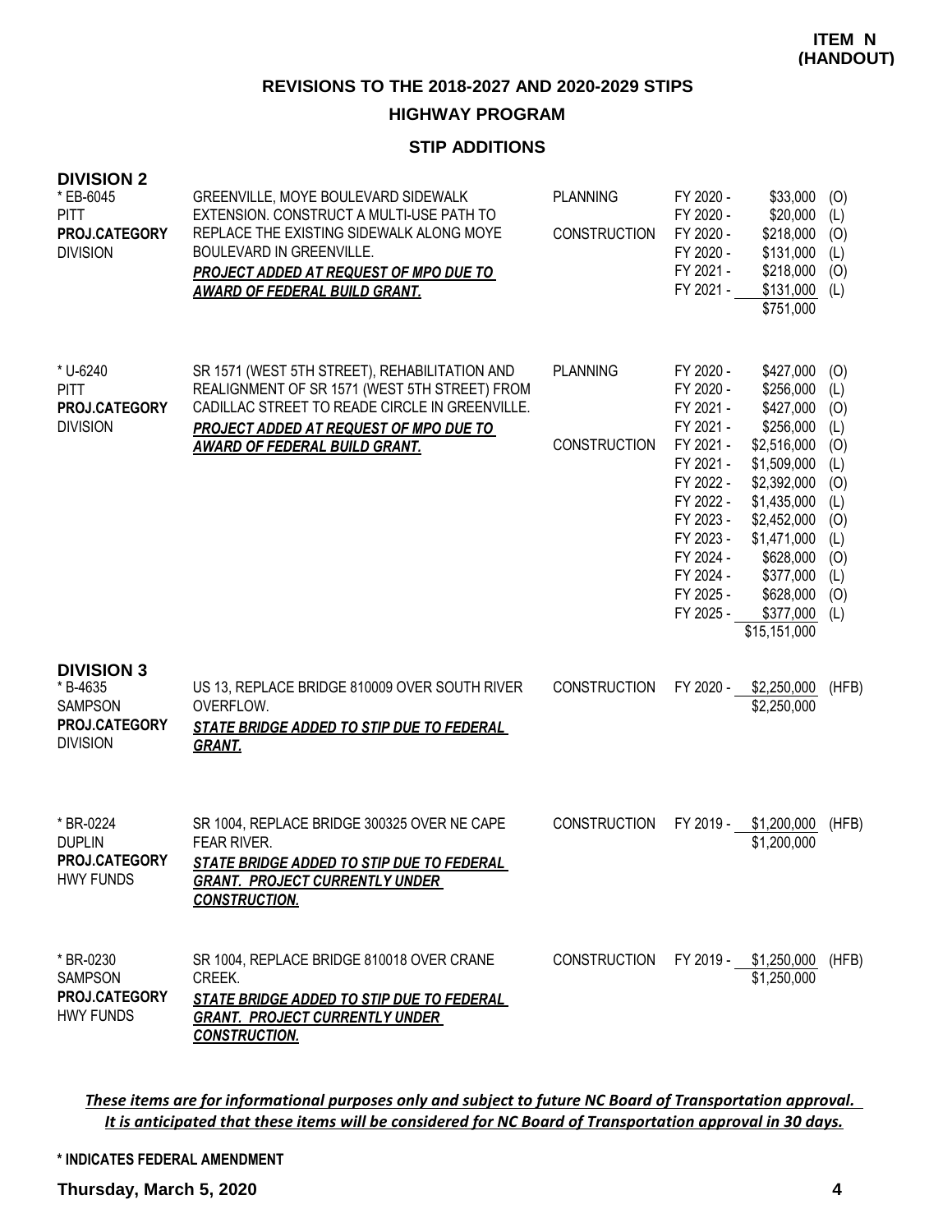**REVISIONS TO THE 2018-2027 AND 2020-2029 STIPS**

## **HIGHWAY PROGRAM**

## **STIP ADDITIONS**

| <b>DIVISION 3</b><br>* BR-0231<br><b>SAMPSON</b><br><b>PROJ.CATEGORY</b><br><b>HWY FUNDS</b> | SR 1703, REPLACE BRIDGE 810195 OVER MERKLE<br>SWAMP.<br>STATE BRIDGE ADDED TO STIP DUE TO FEDERAL<br><b>GRANT. PROJECT CURRENTLY UNDER</b><br><b>CONSTRUCTION.</b>                       | <b>CONSTRUCTION</b> |           | FY 2019 - \$1,000,000<br>\$1,000,000 | (HFB) |
|----------------------------------------------------------------------------------------------|------------------------------------------------------------------------------------------------------------------------------------------------------------------------------------------|---------------------|-----------|--------------------------------------|-------|
| * BR-0235<br><b>SAMPSON</b><br>PROJ.CATEGORY<br><b>HWY FUNDS</b>                             | SR 1002, REPLACE BRIDGE 810133 OVER CAESAR<br>SWAMP.<br>STATE BRIDGE ADDED TO STIP DUE TO FEDERAL<br><b>GRANT. PROJECT CURRENTLY UNDER</b><br><b>CONSTRUCTION.</b>                       | <b>CONSTRUCTION</b> | FY 2019 - | \$750,000<br>\$750,000               | (HFB) |
| * BR-0236<br><b>SAMPSON</b><br><b>PROJ.CATEGORY</b><br><b>HWY FUNDS</b>                      | SR 1455 (PAYTON DANIELS ROAD), REPLACE BRIDGE<br>810152 OVER CAESAR SWAMP.<br>STATE BRIDGE ADDED TO STIP DUE TO FEDERAL<br><b>GRANT. PROJECT CURRENTLY UNDER</b><br><b>CONSTRUCTION.</b> | <b>CONSTRUCTION</b> |           | FY 2019 - \$1,400,000<br>\$1,400,000 | (HFB) |
| * BR-0243<br><b>DUPLIN</b><br>PROJ.CATEGORY<br><b>HWY FUNDS</b>                              | SR 1162, REPLACE BRIDGE 300045 OVER ISLAND<br>CREEK.<br><b>STATE BRIDGE ADDED TO STIP DUE TO FEDERAL</b><br><b>GRANT.</b>                                                                | <b>CONSTRUCTION</b> |           | FY 2021 - \$1,700,000<br>\$1,700,000 | (HFB) |
| <b>DIVISION 4</b><br>* B-4931<br>EDGECOMBE<br>PROJ.CATEGORY<br><b>DIVISION</b>               | US 258, REPLACE BRIDGE 320022 OVER TOWN CREEK.<br>STATE BRIDGE ADDED TO STIP DUE TO FEDERAL<br><b>GRANT.</b>                                                                             | <b>CONSTRUCTION</b> | FY 2020 - | \$3,750,000<br>\$3,750,000           | (HFB) |
| * B-5655<br><b>EDGECOMBE</b><br>PROJ.CATEGORY<br><b>DIVISION</b>                             | NC 111 / NC 122, REPLACE BRIDGE 320011 OVER TOWN<br>CREEK.<br>STATE BRIDGE ADDED TO STIP DUE TO FEDERAL<br><b>GRANT.</b>                                                                 | <b>CONSTRUCTION</b> | FY 2020 - | \$3,400,000<br>\$3,400,000           | (HFB) |

*These items are for informational purposes only and subject to future NC Board of Transportation approval. It is anticipated that these items will be considered for NC Board of Transportation approval in 30 days.*

**\* INDICATES FEDERAL AMENDMENT**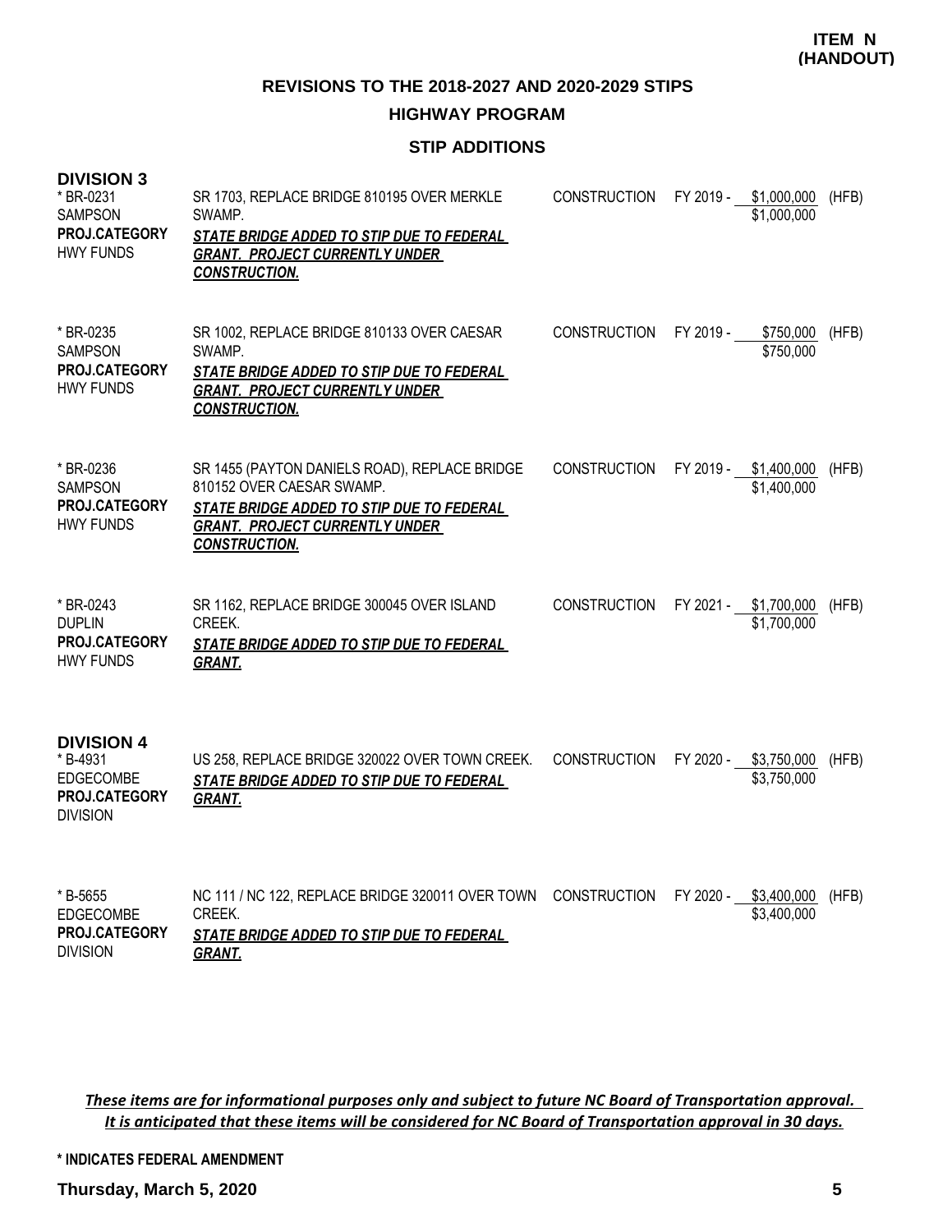**REVISIONS TO THE 2018-2027 AND 2020-2029 STIPS**

## **HIGHWAY PROGRAM**

## **STIP ADDITIONS**

| <b>DIVISION 4</b><br>* B-6000<br><b>WILSON</b><br>PROJ.CATEGORY<br><b>DIVISION</b> | SR 1400 (ROCK QUARRY ROAD), REPLACE BRIDGE<br>970096 OVER TRIBUTARY OF TOWN CREEK.<br>STATE BRIDGE ADDED TO STIP DUE TO FEDERAL<br><b>GRANT. PROJECT CURRENTLY UNDER</b><br><b>CONSTRUCTION.</b> | <b>CONSTRUCTION</b> | FY 2019 -<br>\$873,000<br>\$873,000  | (HFB) |
|------------------------------------------------------------------------------------|--------------------------------------------------------------------------------------------------------------------------------------------------------------------------------------------------|---------------------|--------------------------------------|-------|
| * B-6002<br><b>EDGECOMBE</b><br>PROJ.CATEGORY<br><b>DIVISION</b>                   | SR 1126 (FAITH BAPTIST CHURCH ROAD), REPLACE<br>BRIDGE 320064 OVER TOWN CREEK.<br>STATE BRIDGE ADDED TO STIP DUE TO FEDERAL<br><u>GRANT.</u>                                                     | <b>CONSTRUCTION</b> | FY 2020 - \$1,200,000<br>\$1,200,000 | (HFB) |
| * BR-0226<br><b>WAYNE</b><br><b>PROJ.CATEGORY</b><br><b>HWY FUNDS</b>              | SR 1009, REPLACE BRIDGE 950093 OVER FALLING<br>CREEK.<br><b>STATE BRIDGE ADDED TO STIP DUE TO FEDERAL</b><br><b>GRANT. PROJECT CURRENTLY UNDER</b><br><b>CONSTRUCTION.</b>                       | <b>CONSTRUCTION</b> | FY 2019 -<br>\$525,000<br>\$525,000  | (HFB) |
| * BR-0227<br><b>WAYNE</b><br>PROJ.CATEGORY<br><b>HWY FUNDS</b>                     | SR 1117 (THUNDER SWAMP ROAD), REPLACE BRIDGE<br>950264 OVER THUNDER SWAMP.<br><i>STATE BRIDGE ADDED TO STIP DUE TO FEDERAL</i><br><b>GRANT. PROJECT CURRENTLY UNDER</b><br><b>CONSTRUCTION.</b>  | <b>CONSTRUCTION</b> | FY 2019 -<br>\$700,000<br>\$700,000  | (HFB) |
| * BR-0232<br><b>WILSON</b><br>PROJ.CATEGORY<br><b>HWY FUNDS</b>                    | SR 1339, REPLACE BRIDGE 970091 OVER TRIBUTARY<br>OF TOWN CREEK.<br>STATE BRIDGE ADDED TO STIP DUE TO FEDERAL<br><b>GRANT. PROJECT CURRENTLY UNDER</b><br><b>CONSTRUCTION.</b>                    | <b>CONSTRUCTION</b> | FY 2019 -<br>\$550,000<br>\$550,000  | (HFB) |
| * BR-0233<br><b>WILSON</b><br>PROJ.CATEGORY<br><b>HWY FUNDS</b>                    | SR 1418 (BRIDGERSVILLE ROAD), REPLACE BRIDGE<br>970105 OVER CATTAIL SWAMP.<br>STATE BRIDGE ADDED TO STIP DUE TO FEDERAL<br><b>GRANT. PROJECT CURRENTLY UNDER</b><br><b>CONSTRUCTION.</b>         | <b>CONSTRUCTION</b> | FY 2019 -<br>\$900,000<br>\$900,000  | (HFB) |

*These items are for informational purposes only and subject to future NC Board of Transportation approval. It is anticipated that these items will be considered for NC Board of Transportation approval in 30 days.*

**\* INDICATES FEDERAL AMENDMENT**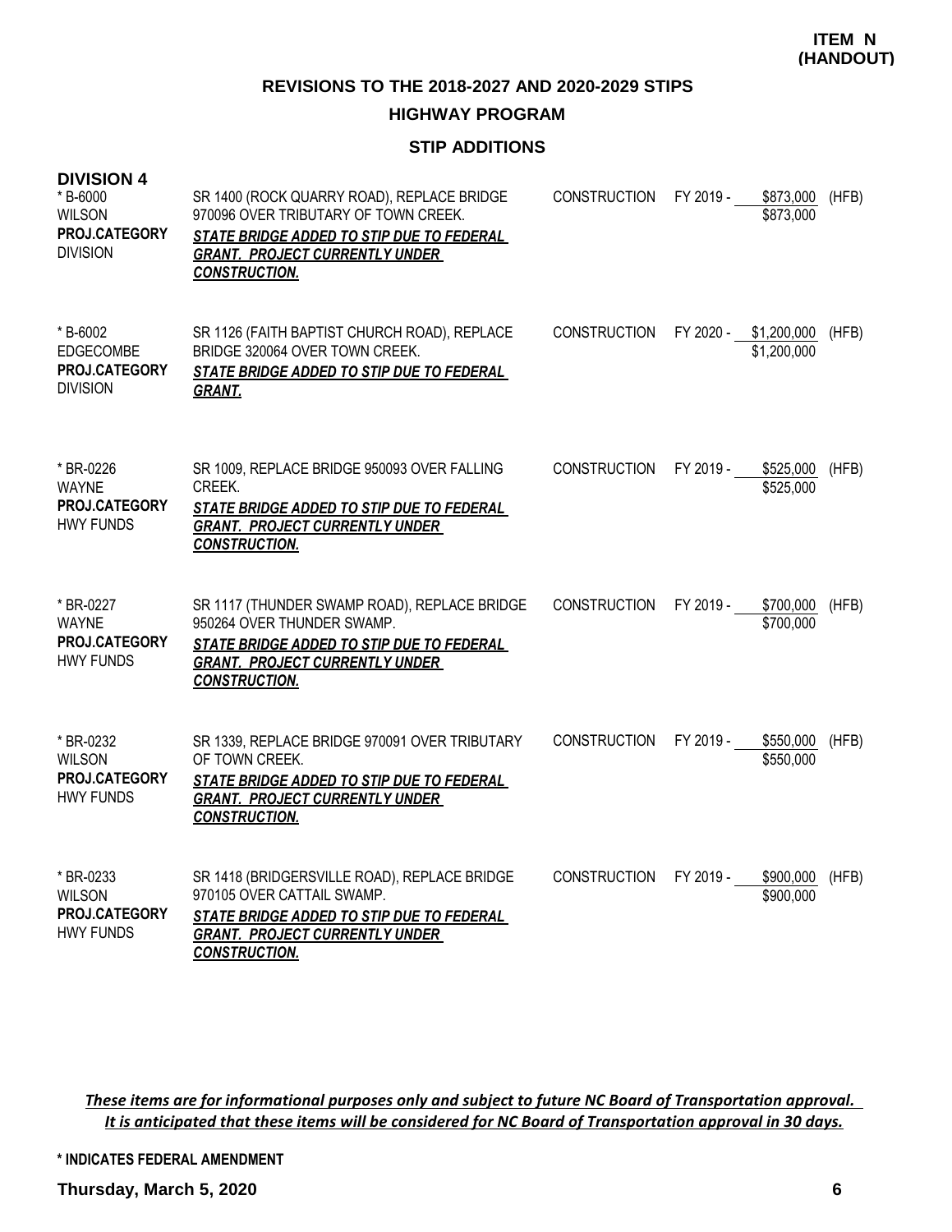**REVISIONS TO THE 2018-2027 AND 2020-2029 STIPS**

**HIGHWAY PROGRAM**

# **STIP ADDITIONS**

## **DIVISION 4**

| * BR-0241<br><b>EDGECOMBE</b><br>PROJ.CATEGORY<br><b>HWY FUNDS</b>                | SR 1243, REPLACE BRIDGE 320054 OVER TAR RIVER.<br>STATE BRIDGE ADDED TO STIP DUE TO FEDERAL<br><b>GRANT.</b>                                                                                                                                                                                   | <b>CONSTRUCTION</b>                 | FY 2020 -                                        | \$3,600,000<br>\$3,600,000                                  | (HFB)                          |
|-----------------------------------------------------------------------------------|------------------------------------------------------------------------------------------------------------------------------------------------------------------------------------------------------------------------------------------------------------------------------------------------|-------------------------------------|--------------------------------------------------|-------------------------------------------------------------|--------------------------------|
| * BR-0242<br><b>WAYNE</b><br>PROJ.CATEGORY<br><b>HWY FUNDS</b>                    | SR 1006, REPLACE BRIDGE 950096 OVER<br>THOROUGHFARE SWAMP.<br>STATE BRIDGE ADDED TO STIP DUE TO FEDERAL<br><b>GRANT.</b>                                                                                                                                                                       | <b>CONSTRUCTION</b>                 | FY 2020 -                                        | \$900,000<br>\$900,000                                      | (HFB)                          |
| <b>DIVISION 5</b><br>* EB-6046<br><b>WAKE</b><br>PROJ.CATEGORY<br><b>DIVISION</b> | SR 1307 (WEST CHATHAM STREET), HUNTER STREET<br>TO SAUNDERS STREET IN APEX. CONSTRUCT<br>SIDEWALK EXTENSIONS AND IMPROVE SAFETY OF<br>PEDESTRIAN CROSSING.<br>PROJECT ADDED AT REQUEST OF MPO.                                                                                                 | <b>CONSTRUCTION</b>                 | FY 2021 -<br>FY 2021 -                           | \$572,000<br>\$381,000<br>\$953,000                         | (BGDA)<br>(L)                  |
| * EB-6047<br><b>WAKE</b><br>PROJ.CATEGORY<br><b>DIVISION</b>                      | US 401 BUSINESS (SOUTH MAIN STREET), SR 2051<br>(BURLINGTON MILLS ROAD) TO NORTH OF SR 1003<br>(EAST YOUNG STREET) / SR 1945 (WEST YOUNG<br>STREET) IN ROLESVILLE. CONSTRUCT SIDEWALK<br>EXTENSIONS AND COMPLETE STREET<br><b>IMRPOVEMENTS.</b><br>PROJECT ADDED AT REQUEST OF MPO.            | <b>CONSTRUCTION</b>                 | FY 2021 -<br>FY 2021 -                           | \$2,950,000<br>\$738,000<br>\$3,688,000                     | (BGDA)<br>(L)                  |
| * EB-6048<br><b>WAKE</b><br>PROJ.CATEGORY<br><b>DIVISION</b>                      | US 64 BUSINESS (WENDELL BOULEVARD),<br>NORTH OF SR 2346 (HANOR LANE) TO EAST OF SR<br>2353 (OLD WILSON ROAD) IN WENDELL. CONSTRUCT<br>GEOMETRIC IMPROVEMENTS, SIDEWALK EXTENSION<br>AND INSTALL PEDESTRIAN CROSSING AT SR 2329<br>(MARSHBURN ROAD).<br><b>PROJECT ADDED AT REQUEST OF MPO.</b> | RIGHT-OF-WAY<br><b>CONSTRUCTION</b> | FY 2021 -<br>FY 2021 -<br>FY 2021 -<br>FY 2021 - | \$319,000<br>\$80,000<br>\$307,000<br>\$77,000<br>\$783,000 | (BGDA)<br>(L)<br>(BGDA)<br>(L) |

*These items are for informational purposes only and subject to future NC Board of Transportation approval. It is anticipated that these items will be considered for NC Board of Transportation approval in 30 days.*

**\* INDICATES FEDERAL AMENDMENT**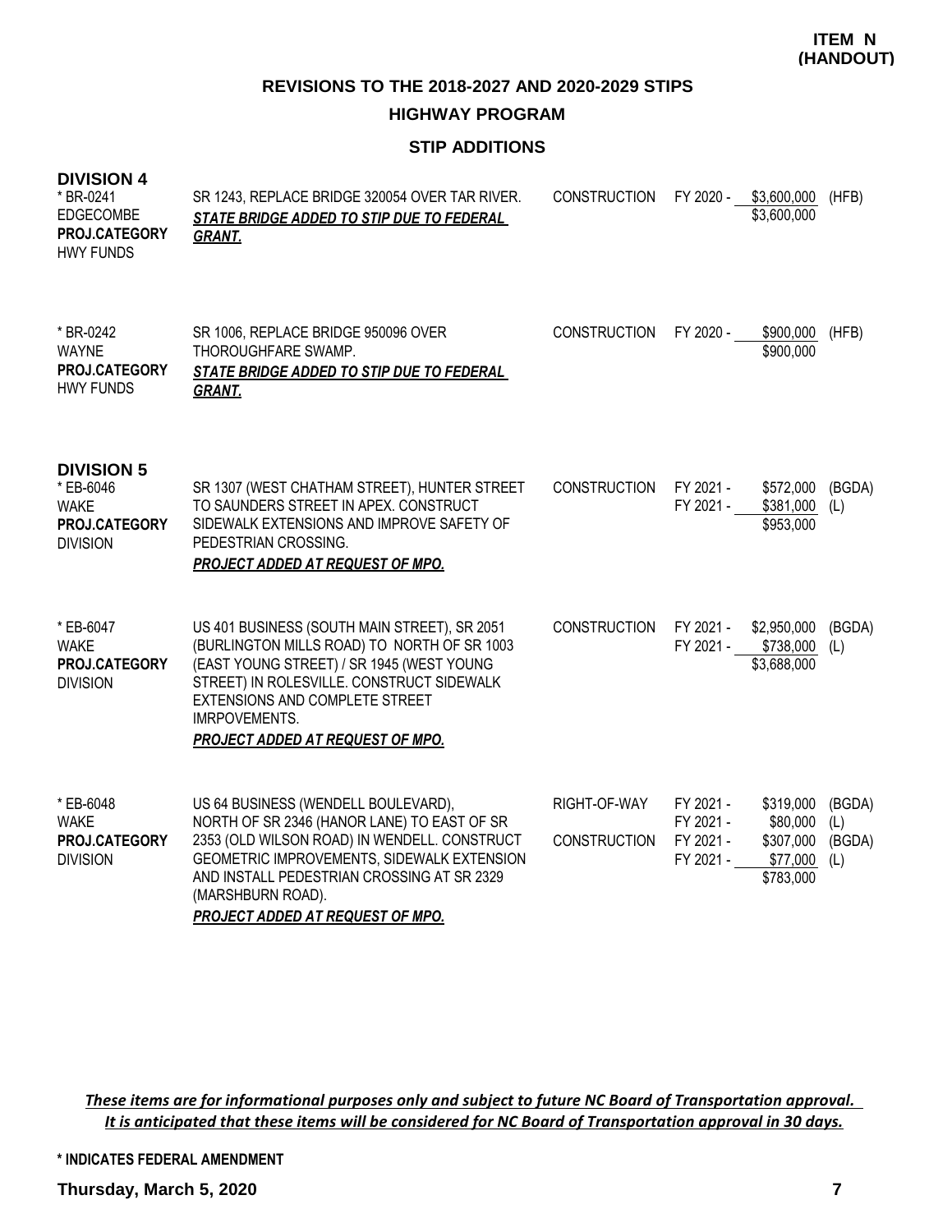**REVISIONS TO THE 2018-2027 AND 2020-2029 STIPS**

## **HIGHWAY PROGRAM**

## **STIP ADDITIONS**

| <b>DIVISION 5</b><br>* EB-6049<br><b>WAKE</b><br>PROJ.CATEGORY<br><b>DIVISION</b> | AVENT FERRY ROAD, COTTEN LANE TO WEST<br>BALLANTINE STREET AND CONNECTING FROM THE<br>SOUTH / EAST SIDE OF AVENT FERRY ROAD TO<br>STINSON AVENUE VIA PINE AVENUE IN HOLLY<br>SPRINGS, CONSTRUCT SIDEWALK EXTENSIONS.<br><b>PROJECT ADDED AT REQUEST OF MPO.</b> | <b>CONSTRUCTION</b>                 | FY 2021 -<br>FY 2021 -                           | \$1,000,000<br>\$250,000<br>\$1,250,000                         | (BGDA)<br>(L)                  |
|-----------------------------------------------------------------------------------|-----------------------------------------------------------------------------------------------------------------------------------------------------------------------------------------------------------------------------------------------------------------|-------------------------------------|--------------------------------------------------|-----------------------------------------------------------------|--------------------------------|
| * U-6241<br><b>WAKE</b><br>PROJ.CATEGORY<br><b>DIVISION</b>                       | SR 2051 (BURLINGTON MILLS ROAD), EAST OF<br>ROLESVILLE MIDDLE SCHOOL TO US 401 BUSINESS<br>(SOUTH MAIN STREET) IN ROLESVILLE. REALIGN<br>ROADWAY AND CONSTRUCT NEW INTERSECTION<br>WITH SOUTH MAIN STREET.<br><b>PROJECT ADDED AT REQUEST OF MPO.</b>           | <b>CONSTRUCTION</b>                 | FY 2021 -                                        | \$1,888,000<br>FY 2021 - \$472,000<br>\$2,360,000               | (BGDA)<br>(L)                  |
| * U-6242<br><b>WAKE</b><br>PROJ.CATEGORY<br><b>DIVISION</b>                       | SR 2015 (DIXIE FOREST ROAD) / SR 3555 (OLD WAKE<br>FOREST ROAD), SR 2015 / SR 2041 (SPRING FOREST<br>ROAD) TO US 1 (CAPITAL BOULEVARD) IN RALEIGH.<br>UPGRADE TO A COMPLETE STREET.<br><b>PROJECT ADDED AT REQUEST OF MPO.</b>                                  | <b>CONSTRUCTION</b>                 |                                                  | FY 2021 - \$11,158,000<br>FY 2021 - \$2,790,000<br>\$13,948,000 | (BGDA)<br>(L)                  |
| * U-6243<br><b>WAKE</b><br>PROJ.CATEGORY<br><b>DIVISION</b>                       | SR 1152 (HOLLY SPRINGS ROAD), FLINT POINT LANE<br>TO SR 1301 (SUNSET LAKE ROAD) IN HOLLY SPRINGS.<br>WIDEN TO A FOUR-LANE MEDIAN-DIVIDED FACILITY<br>AND CONSTRUCT SIDEWALK.<br><b>PROJECT ADDED AT REQUEST OF MPO.</b>                                         | <b>CONSTRUCTION</b>                 | FY 2021 -                                        | \$3,600,000<br>FY 2021 - \$14,400,000<br>\$18,000,000           | (BGDA)<br>(L)                  |
| * U-6244<br><b>WAKE</b><br>PROJ.CATEGORY<br><b>EXEMPT</b>                         | US 64 BUS (WENDELL BOULEVARD), SR 1007<br>(WENDELL FALLS PARKWAY) IN WENDELL. IMPROVE<br>INTERSECTION AND INCLUDE CLOSURE OF WALL<br>STREET.<br><b>PROJECT ADDED AT REQUEST OF MPO.</b>                                                                         | RIGHT-OF-WAY<br><b>CONSTRUCTION</b> | FY 2021 -<br>FY 2021 -<br>FY 2021 -<br>FY 2021 - | \$118,000<br>\$39,000<br>\$317,000<br>\$106,000<br>\$580,000    | (BGDA)<br>(L)<br>(BGDA)<br>(L) |
| <b>DIVISION 7</b><br>* TA-6732<br><b>GUILFORD</b><br>PROJ.CATEGORY                | <b>VEHICLE REPLACEMENT AND EXPANSION</b><br><b>PROJECT ADDED AT THE REQUEST OF GREENSBORO</b><br><b>MPO</b>                                                                                                                                                     | <b>CAPITAL</b>                      | FY 2020 -<br>FY 2020 -                           | \$1,700,000<br>\$6,780,000 (5339)<br>\$8,480,000                | (L)                            |

*These items are for informational purposes only and subject to future NC Board of Transportation approval. It is anticipated that these items will be considered for NC Board of Transportation approval in 30 days.*

**\* INDICATES FEDERAL AMENDMENT**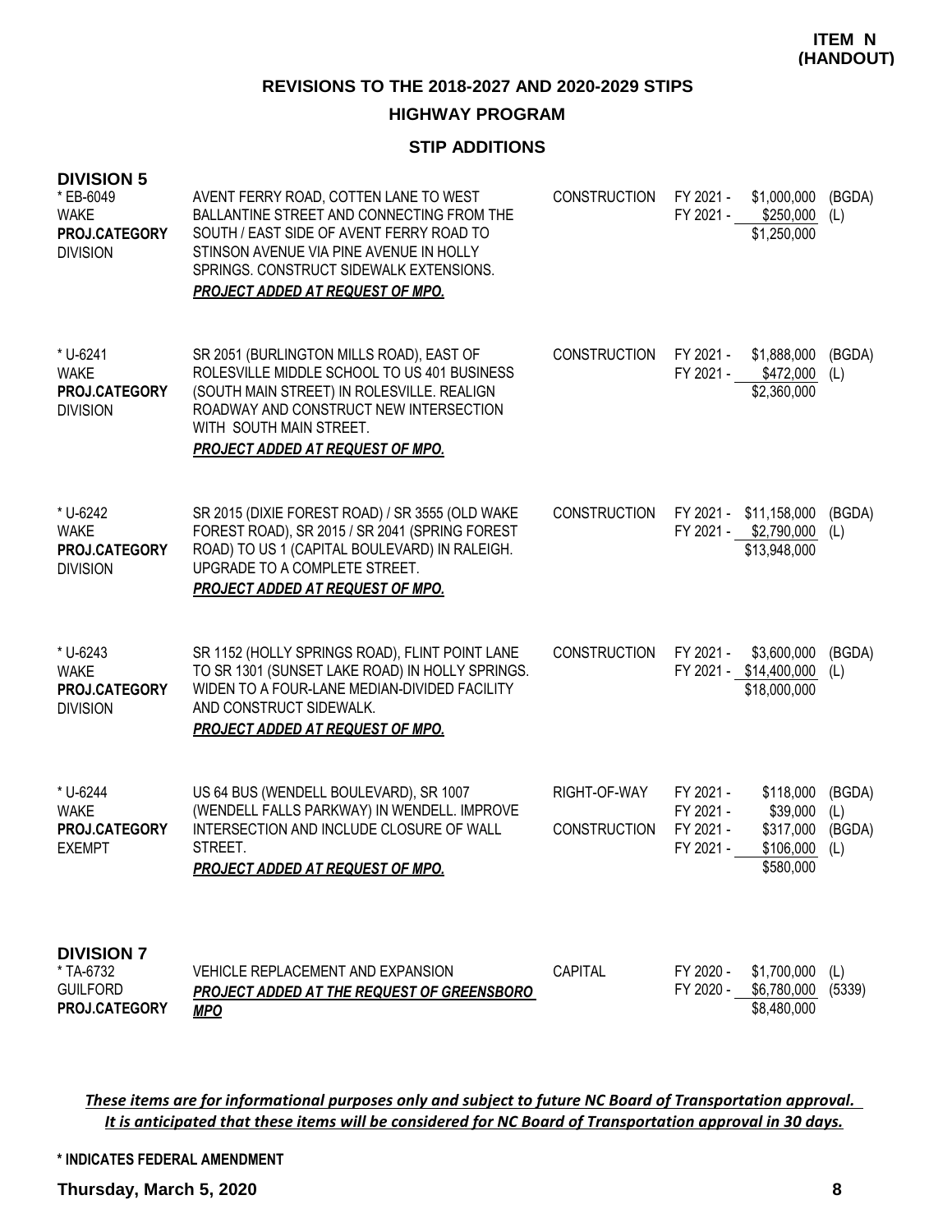## **HIGHWAY PROGRAM**

## **STIP ADDITIONS**

| <b>DIVISION 7</b><br>* U-6245<br>ORANGE<br>PROJ.CATEGORY<br><b>DIVISION</b>            | SR 1146 (WEST TEN ROAD), SR 1114 (BUCKHORN<br>ROAD) TO WEST OF SR 1137 (BUSHY COOK ROAD).<br>CONSTRUCT OVERLAY, PAVED SHOULDERS AND<br>TURN LANES.<br><b>ECONOMIC DEVELOPMENT PROJECT.</b>    | <b>ENGINEERING</b><br>RIGHT-OF-WAY<br><b>CONSTRUCTION</b> | FY 2020 -<br>FY 2020 -<br>FY 2021 - | \$109,000<br>\$60,000<br>\$829,000<br>\$998,000 | (T)<br>(T)<br>(T) |
|----------------------------------------------------------------------------------------|-----------------------------------------------------------------------------------------------------------------------------------------------------------------------------------------------|-----------------------------------------------------------|-------------------------------------|-------------------------------------------------|-------------------|
| <b>DIVISION 10</b><br>* P-5754<br><b>MECKLENBURG</b><br>PROJ.CATEGORY<br><b>EXEMPT</b> | SR 2623 (TRAILER DRIVE), IMPROVE AT-GRADE<br>CROSSING WITH NORFOLK SOUTHERN RAILROAD<br>(CROSSING NUMBER 910 618A, MP O4.11)<br>ADD CONSTRUCTION IN FY 20 NOT PREVIOUSLY<br><b>PROGRAMMED</b> | <b>CONSTRUCTION</b>                                       | 2020                                | \$1,250,000<br>\$1,250,000                      | (O)               |
| * R-5965<br><b>STANLY</b><br>PROJ.CATEGORY<br><b>DIVISION</b>                          | VARIOUS IMPROVEMENTS AROUND TOWN OF<br>OAKBORO.<br><b>ECONOMIC DEVELOPMENT PROJECT.</b>                                                                                                       | <b>CONSTRUCTION</b>                                       | FY 2020 -                           | \$4,451,000<br>\$4,451,000                      | (T)               |
| <b>DIVISION 11</b><br>* B-4977<br><b>WILKES</b><br>PROJ.CATEGORY<br><b>HWY FUNDS</b>   | SR 1313, REPLACE BRIDGE 960075 OVER FISH DAM<br>CREEK.<br>STATE BRIDGE ADDED TO STIP DUE TO FEDERAL<br><b>GRANT</b>                                                                           | <b>CONSTRUCTION</b>                                       | 2020                                | \$700,000<br>\$700,000                          | (HFB)             |
| * B-4979<br><b>YADKIN</b><br><b>PROJ.CATEGORY</b><br><b>HWY FUNDS</b>                  | US 21 BUS, REPLACE BRIDGE 980059 OVER<br>JONESVILLE CREEK.<br>STATE BRIDGE ADDED TO STIP DUE TO FEDERAL<br><b>GRANT</b>                                                                       | <b>CONSTRUCTION</b>                                       | 2020                                | \$1,600,000<br>\$1,600,000                      | (HFB)             |
| * B-5389<br><b>YADKIN</b><br>PROJ.CATEGORY<br><b>HWY FUNDS</b>                         | US 421 NORTHBOUND, REPLACE STRUCTURE 980105<br>OVER UT DUCK CREEK.<br>STATE BRIDGE ADDED TO STIP DUE TO FEDERAL<br><b>GRANT. PROJECT CURRENTLY UNDER</b><br><b>CONSTRUCTION.</b>              | <b>CONSTRUCTION</b>                                       | 2019                                | \$7,750,000<br>\$7,750,000                      | (HFB)             |

*These items are for informational purposes only and subject to future NC Board of Transportation approval. It is anticipated that these items will be considered for NC Board of Transportation approval in 30 days.*

**\* INDICATES FEDERAL AMENDMENT**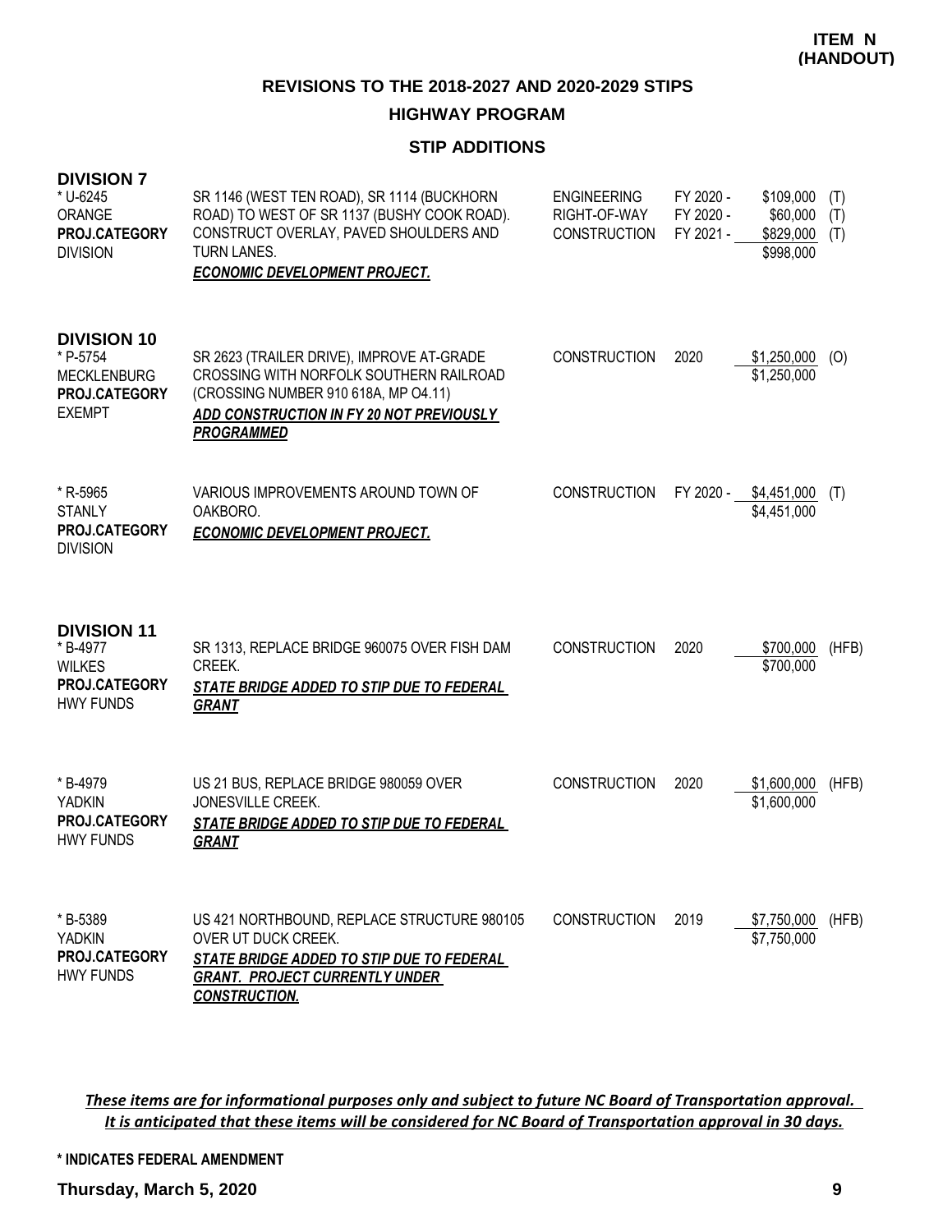**REVISIONS TO THE 2018-2027 AND 2020-2029 STIPS**

# **HIGHWAY PROGRAM**

# **STIP ADDITIONS**

| <b>DIVISION 11</b><br>* BR-0108<br><b>WILKES</b><br>PROJ.CATEGORY<br><b>HWY FUNDS</b> | SR 2418, REPLACE BRIDGE 960004 OVER LITTLE<br>HUNTING CREEK.<br>STATE BRIDGE ADDED TO STIP DUE TO FEDERAL<br><b>GRANT</b>                                              | <b>CONSTRUCTION</b> | 2021      | \$600,000<br>\$600,000     | (HFB) |
|---------------------------------------------------------------------------------------|------------------------------------------------------------------------------------------------------------------------------------------------------------------------|---------------------|-----------|----------------------------|-------|
| * BR-0109<br><b>YADKIN</b><br>PROJ.CATEGORY<br><b>HWY FUNDS</b>                       | SR 1512, REPLACE BRIDGE 980080 OVER UT TO<br><b>FARMERS CREEK.</b><br>STATE BRIDGE ADDED TO STIP DUE TO FEDERAL<br><b>GRANT</b>                                        | <b>CONSTRUCTION</b> | 2021      | \$300,000<br>\$300,000     | (HFB) |
| * BR-0200<br><b>YADKIN</b><br><b>PROJ.CATEGORY</b><br><b>HWY FUNDS</b>                | SR 1152, REPLACE BRIDGE 980020 OVER SOUTH DEEP<br>CREEK.<br>STATE BRIDGE ADDED TO STIP DUE TO FEDERAL<br><b>GRANT. PROJECT CURRENTLY UNDER</b><br><b>CONSTRUCTION.</b> | <b>CONSTRUCTION</b> | FY 2019 - | \$850,000<br>\$850,000     | (HFB) |
| * BR-0201<br><b>ALEXANDER</b><br>PROJ.CATEGORY<br><b>HWY FUNDS</b>                    | SR 1348, REPLACE BRIDGE 10291 OVER DUCK CREEK.<br>STATE BRIDGE ADDED TO STIP DUE TO FEDERAL<br><b>GRANT.</b>                                                           | <b>CONSTRUCTION</b> | FY 2020 - | \$1,050,000<br>\$1,050,000 | (HFB) |
| * BR-0205<br><b>YADKIN</b><br>PROJ.CATEGORY<br><b>HWY FUNDS</b>                       | SR 1119, REPLACE BRIDGE 980028 OVER NORTH<br>LITTLE HUNTING CREEK.<br>STATE BRIDGE ADDED TO STIP DUE TO FEDERAL<br><b>GRANT</b>                                        | <b>CONSTRUCTION</b> | 2020      | \$2,000,000<br>\$2,000,000 | (HFB) |
| * BR-0206<br><b>ALLEGHANY</b><br>PROJ.CATEGORY<br>HWY FUNDS                           | SR 1422, REPLACE BRIDGE 20035 OVER GLADE CREEK.<br>STATE BRIDGE ADDED TO STIP DUE TO FEDERAL<br><b>GRANT</b>                                                           | <b>CONSTRUCTION</b> | 2021      | \$750,000<br>\$750,000     | (HFB) |

*These items are for informational purposes only and subject to future NC Board of Transportation approval. It is anticipated that these items will be considered for NC Board of Transportation approval in 30 days.*

**\* INDICATES FEDERAL AMENDMENT**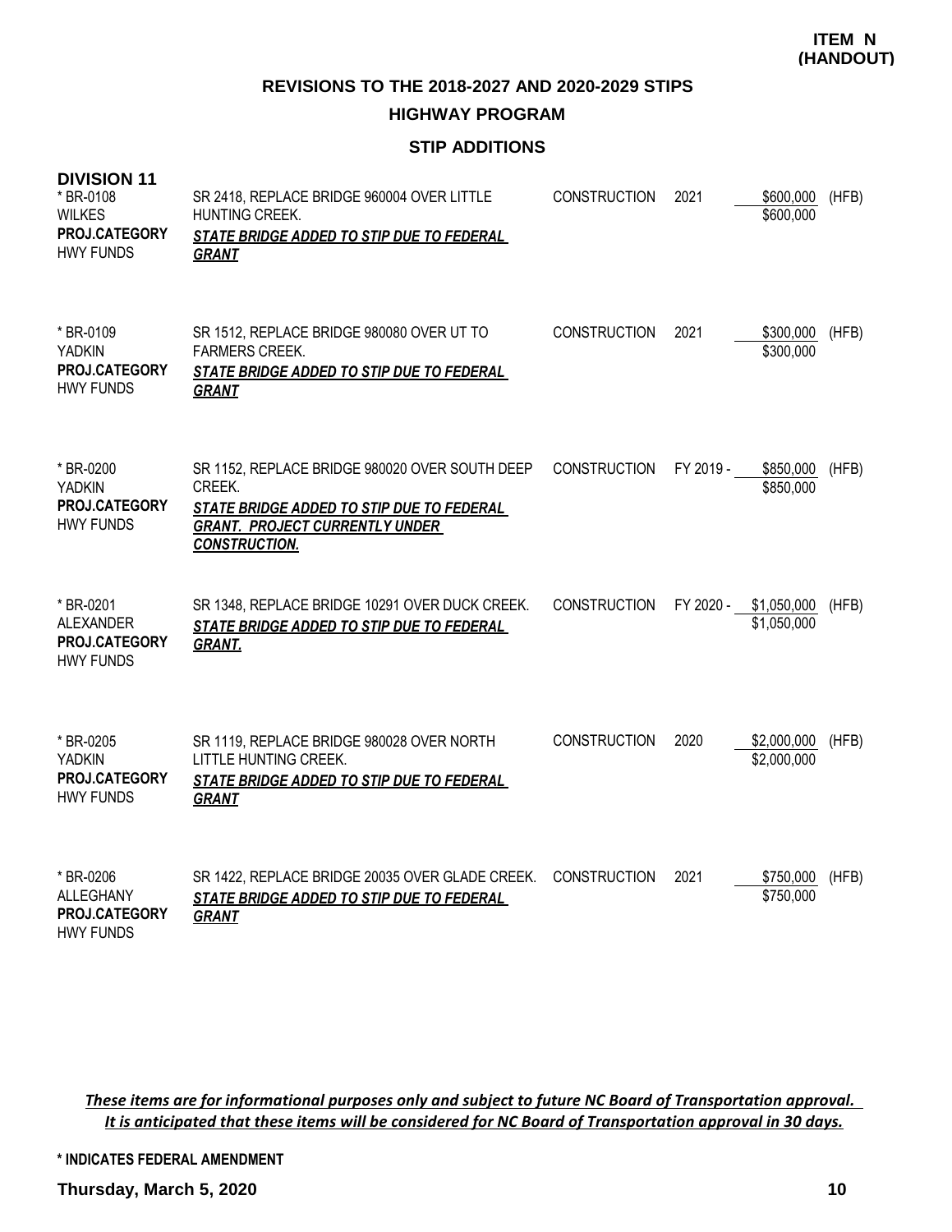**REVISIONS TO THE 2018-2027 AND 2020-2029 STIPS**

# **HIGHWAY PROGRAM**

# **STIP ADDITIONS**

| <b>DIVISION 11</b><br>* BR-0207<br><b>ALLEGHANY</b><br>PROJ.CATEGORY<br><b>HWY FUNDS</b> | SR 1433, REPLACE BRIDGE 20133 OVER LITTLE RIVER.<br>STATE BRIDGE ADDED TO STIP DUE TO FEDERAL<br><b>GRANT</b>         | <b>CONSTRUCTION</b> | 2021 | \$500,000<br>\$500,000               | (HFB) |
|------------------------------------------------------------------------------------------|-----------------------------------------------------------------------------------------------------------------------|---------------------|------|--------------------------------------|-------|
| * BR-0208<br><b>WILKES</b><br>PROJ.CATEGORY<br><b>HWY FUNDS</b>                          | SR 2516, REPLACE BRIDGE 960733 OVER CUB CREEK.<br>STATE BRIDGE ADDED TO STIP DUE TO FEDERAL<br><b>GRANT</b>           | <b>CONSTRUCTION</b> | 2021 | \$600,000<br>\$600,000               | (HFB) |
| * BR-0209<br><b>WILKES</b><br>PROJ.CATEGORY<br><b>HWY FUNDS</b>                          | SR 1148, REPLACE BRIDGE 960419 OVER NAKED<br>CREEK.<br>STATE BRIDGE ADDED TO STIP DUE TO FEDERAL<br><b>GRANT</b>      | <b>CONSTRUCTION</b> | 2021 | \$650,000<br>\$650,000               | (HFB) |
| * BR-0210<br><b>SURRY</b><br>PROJ.CATEGORY<br><b>HWY FUNDS</b>                           | SR 2081, REPLACE BRIDGE 850153 OVER HOGAN<br>CREEK.<br>STATE BRIDGE ADDED TO STIP DUE TO FEDERAL<br><b>GRANT</b>      | <b>CONSTRUCTION</b> | 2020 | \$850,000<br>\$850,000               | (HFB) |
| <b>DIVISION 12</b><br>* BR-0107<br><b>IREDELL</b><br>PROJ.CATEGORY<br><b>HWY FUNDS</b>   | SR 1577, REPLACE BRIDGE 480131 OVER UT TO SNOW<br>CREEK.<br>STATE BRIDGE ADDED TO STIP DUE TO FEDERAL<br><b>GRANT</b> | <b>CONSTRUCTION</b> | 2021 | \$1,500,000<br>\$1,500,000           | (HFB) |
| * BR-0202<br><b>IREDELL</b><br>PROJ.CATEGORY<br><b>HWY FUNDS</b>                         | SR 1892, REPLACE BRIDGE 480212 OVER PATTERSON<br>CREEK.<br>STATE BRIDGE ADDED TO STIP DUE TO FEDERAL<br><b>GRANT.</b> | <b>CONSTRUCTION</b> |      | FY 2020 - \$1,250,000<br>\$1,250,000 | (HFB) |

*These items are for informational purposes only and subject to future NC Board of Transportation approval. It is anticipated that these items will be considered for NC Board of Transportation approval in 30 days.*

**\* INDICATES FEDERAL AMENDMENT**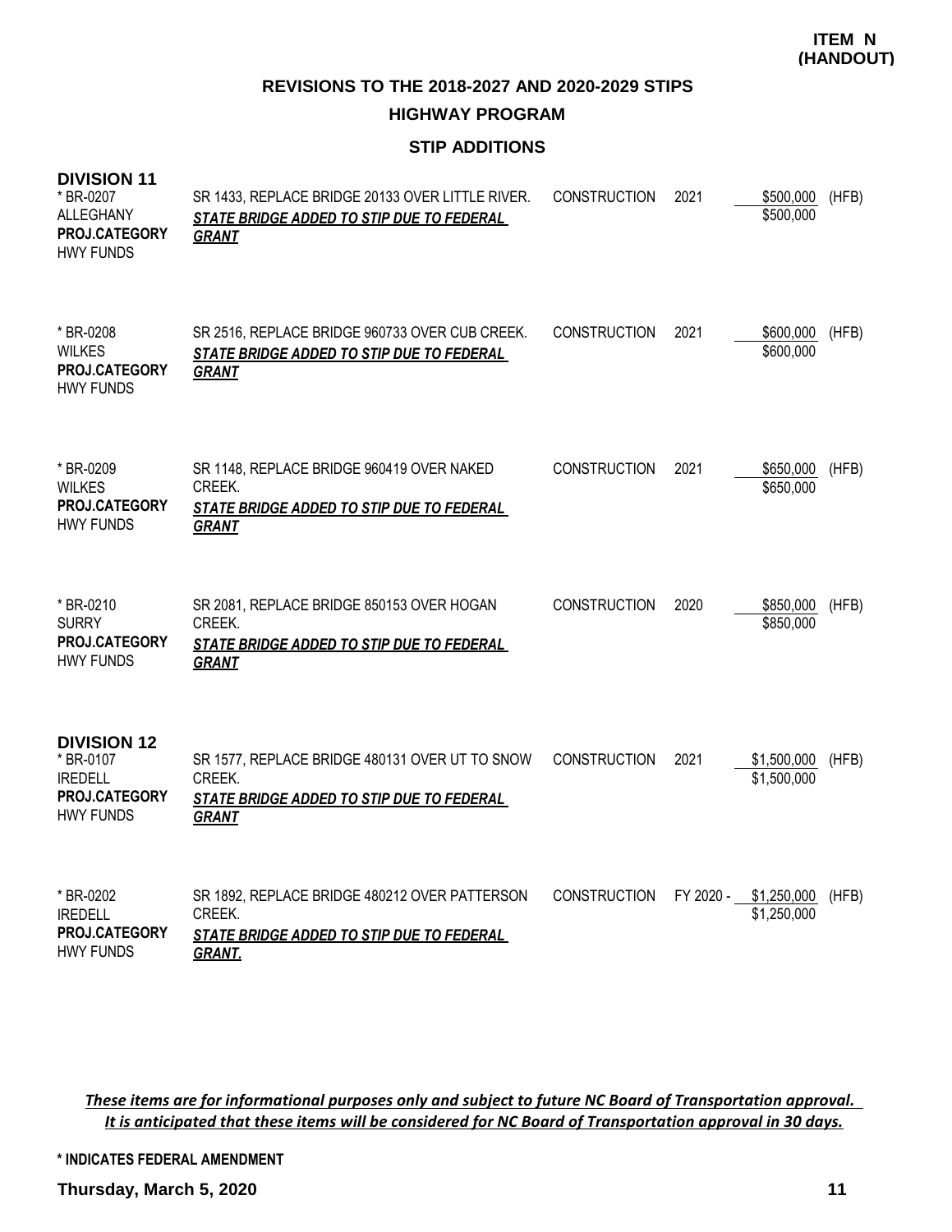# **HIGHWAY PROGRAM**

# **STIP ADDITIONS**

# **DIVISION 12**

| * BR-0203<br><b>IREDELL</b><br>PROJ.CATEGORY<br><b>HWY FUNDS</b>                        | SR 1896, REPLACE BRIDGE 480214 OVER PATTERSON<br>CREEK.<br>STATE BRIDGE ADDED TO STIP DUE TO FEDERAL<br><b>GRANT</b>                                               | <b>CONSTRUCTION</b> | 2020                                                                                                                                                     | \$1,000,000<br>\$1,000,000                                                                                                                               | (HFB)                                                                                                                            |
|-----------------------------------------------------------------------------------------|--------------------------------------------------------------------------------------------------------------------------------------------------------------------|---------------------|----------------------------------------------------------------------------------------------------------------------------------------------------------|----------------------------------------------------------------------------------------------------------------------------------------------------------|----------------------------------------------------------------------------------------------------------------------------------|
| * BR-0204<br><b>IREDELL</b><br>PROJ.CATEGORY<br><b>HWY FUNDS</b>                        | SR 1892, REPLACE BRIDGE 480219 OVER OLIN CREEK.<br>STATE BRIDGE ADDED TO STIP DUE TO FEDERAL<br><b>GRANT</b>                                                       | <b>CONSTRUCTION</b> | 2020                                                                                                                                                     | \$900,000<br>\$900,000                                                                                                                                   | (HFB)                                                                                                                            |
| <b>DIVISION 13</b><br>* U-6230<br><b>BUNCOMBE</b><br>PROJ.CATEGORY<br><b>DIVISION</b>   | NEW ROUTE, CONSTRUCT ACCESS ROAD FOR<br><b>HAAKON INDUSTRIES IN ENKA COMMERCE PARK.</b><br><b>ECONOMIC DEVELOPMENT PROJECT.</b>                                    | <b>CONSTRUCTION</b> | FY 2020 -                                                                                                                                                | \$1,300,000<br>\$1,300,000                                                                                                                               | (T)                                                                                                                              |
| <b>STATEWIDE</b><br>* R-5968DIV<br><b>STATEWIDE</b><br>PROJ.CATEGORY<br><b>DIVISION</b> | VARIOUS, NPDES PERMIT, RETROFIT FOURTEEN<br>SITES PER YEAR TO PROTECT WATER QUALITY -<br>DIVISION CATEGORY.<br><b>PROJECT ADDED AT REQUEST OF HYDRAULICS UNIT.</b> | <b>CONSTRUCTION</b> | FY 2020 -<br>FY 2021 -<br>FY 2022 -<br>FY 2023 -<br>FY 2024 -<br>FY 2025 -<br>FY 2026 -<br>FY 2027 -<br>FY 2028 -<br>FY 2029 -<br>FY 2030 -<br>FY 2031 - | \$900,000<br>\$900,000<br>\$900,000<br>\$900,000<br>\$900,000<br>\$900,000<br>\$900,000<br>\$900,000<br>\$900,000<br>\$900,000<br>\$900,000<br>\$900,000 | (BGANY)<br>(BGANY)<br>(BGANY)<br>(BGANY)<br>(BGANY)<br>(BGANY)<br>(BGANY)<br>(BGANY)<br>(BGANY)<br>(BGANY)<br>(BGANY)<br>(BGANY) |

FY 2031 - \$900,000 (BGANY)<br>FY 2032 - \$900,000 (BGANY) \$11,700,000

\$900,000 (BGANY)

*These items are for informational purposes only and subject to future NC Board of Transportation approval. It is anticipated that these items will be considered for NC Board of Transportation approval in 30 days.*

**\* INDICATES FEDERAL AMENDMENT**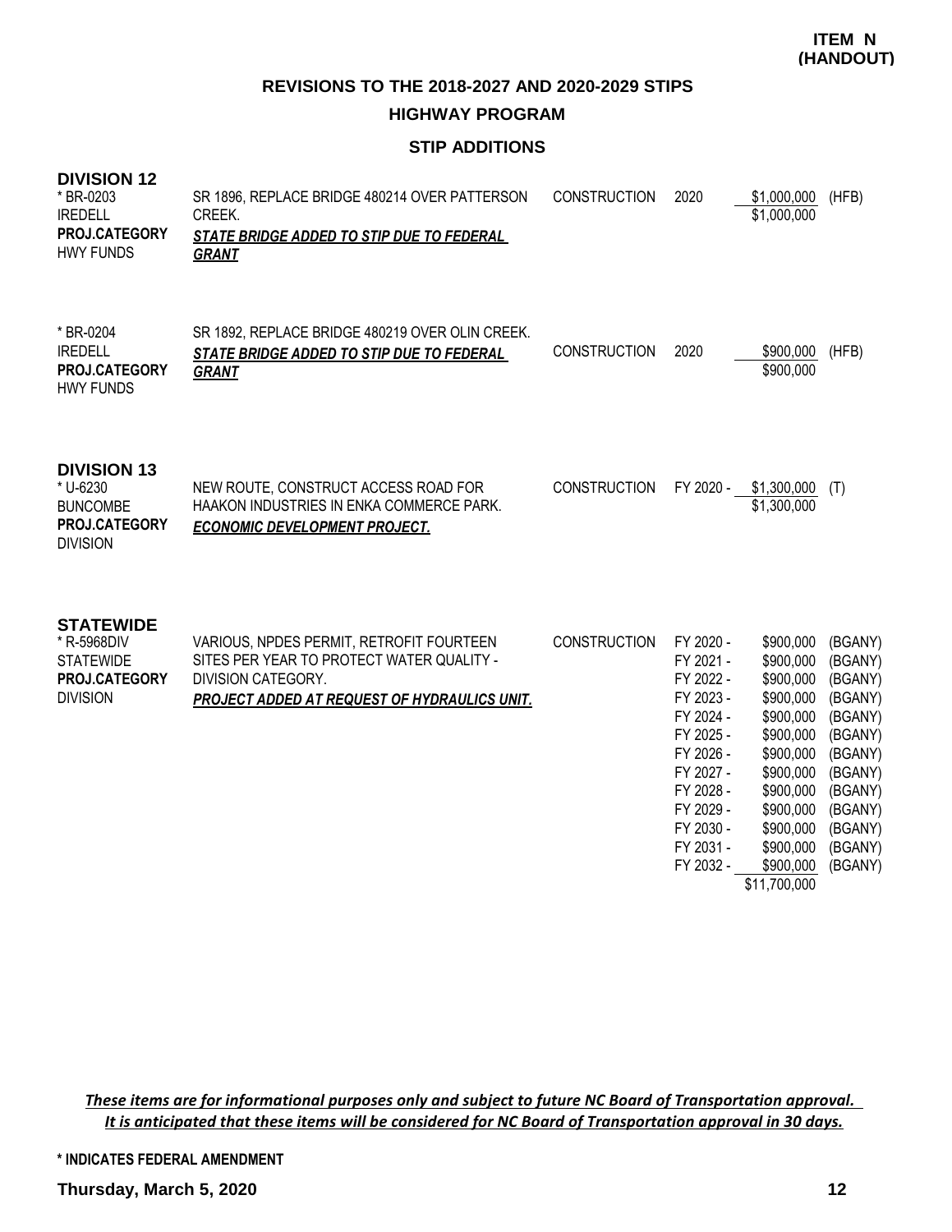## **HIGHWAY PROGRAM**

## **STIP ADDITIONS**

| <b>STATEWIDE</b><br>* R-5968REG<br><b>STATEWIDE</b><br>PROJ.CATEGORY<br><b>REGIONAL</b> | VARIOUS, NPDES PERMIT, RETROFIT FOURTEEN<br>SITES PER YEAR TO PROTECT WATER QUALITY -<br>REGIONAL CATEGORY.<br><b>PROJECT ADDED AT REQUEST OF HYDRAULICS UNIT.</b>  | <b>CONSTRUCTION</b> | FY 2020 -<br>FY 2021 -<br>FY 2022 -<br>FY 2023 -<br>FY 2024 -<br>FY 2025 -<br>FY 2026 -<br>FY 2027 -<br>FY 2028 -<br>FY 2029 -<br>FY 2030 -<br>FY 2031 -<br>FY 2032 - | \$900,000<br>\$900,000<br>\$900,000<br>\$900,000<br>\$900,000<br>\$900,000<br>\$900,000<br>\$900,000<br>\$900,000<br>\$900,000<br>\$900,000<br>\$900,000<br>\$900,000<br>\$11,700,000           | (BGANY)<br>(BGANY)<br>(BGANY)<br>(BGANY)<br>(BGANY)<br>(BGANY)<br>(BGANY)<br>(BGANY)<br>(BGANY)<br>(BGANY)<br>(BGANY)<br>(BGANY)<br>(BGANY) |
|-----------------------------------------------------------------------------------------|---------------------------------------------------------------------------------------------------------------------------------------------------------------------|---------------------|-----------------------------------------------------------------------------------------------------------------------------------------------------------------------|-------------------------------------------------------------------------------------------------------------------------------------------------------------------------------------------------|---------------------------------------------------------------------------------------------------------------------------------------------|
| * R-5968SW<br><b>STATEWIDE</b><br>PROJ.CATEGORY<br><b>STATEWIDE</b>                     | VARIOUS, NPDES PERMIT, RETROFIT FOURTEEN<br>SITES PER YEAR TO PROTECT WATER QUALITY -<br>STATEWIDE CATEGORY.<br><b>PROJECT ADDED AT REQUEST OF HYDRAULICS UNIT.</b> | <b>CONSTRUCTION</b> | FY 2020 -<br>FY 2021 -<br>FY 2022 -<br>FY 2023 -<br>FY 2024 -<br>FY 2025 -<br>FY 2026 -<br>FY 2027 -<br>FY 2028 -<br>FY 2029 -<br>FY 2030 -<br>FY 2031 -<br>FY 2032 - | \$1,200,000<br>\$1,200,000<br>\$1,200,000<br>\$1,200,000<br>\$1,200,000<br>\$1,200,000<br>\$1,200,000<br>\$1,200,000<br>\$1,200,000<br>\$1,200,000<br>\$1,200,000<br>\$1,200,000<br>\$1,200,000 | (BGANY)<br>(BGANY)<br>(BGANY)<br>(BGANY)<br>(BGANY)<br>(BGANY)<br>(BGANY)<br>(BGANY)<br>(BGANY)<br>(BGANY)<br>(BGANY)<br>(BGANY)<br>(BGANY) |

\$15,600,000

#### **STIP MODIFICATIONS**

## **DIVISION 3**

| US 17 (WILMINGTON HIGHWAY), SR 1130 (OLD        | RIGHT-OF-WAY |           |              |                                                                                                                                                    |
|-------------------------------------------------|--------------|-----------|--------------|----------------------------------------------------------------------------------------------------------------------------------------------------|
| MAPLEHURST ROAD) IN JACKSONVILLE. CONSTRUCT     |              | FY 2022 - |              |                                                                                                                                                    |
| INTERCHANGE AND ASSOCIATED IMPROVEMENTS TO      |              |           |              |                                                                                                                                                    |
| MCAS NEW RIVER MAIN GATE.                       |              |           |              |                                                                                                                                                    |
| TO ALLOW ADDITIONAL TIME FOR PLANNING AND       |              |           |              |                                                                                                                                                    |
| DESIGN, DELAY RIGHT-OF-WAY FROM FY 20 TO FY 21. |              |           | \$52,520,000 |                                                                                                                                                    |
|                                                 |              |           |              | FY 2021 - \$1,155,000 (T)<br>\$3,465,000 (T)<br>CONSTRUCTION FY 2024 - \$2,395,000 (T)<br>FY 2025 - \$22,752,000 (T)<br>FY 2026 - \$22,753,000 (T) |

*These items are for informational purposes only and subject to future NC Board of Transportation approval. It is anticipated that these items will be considered for NC Board of Transportation approval in 30 days.*

**\* INDICATES FEDERAL AMENDMENT**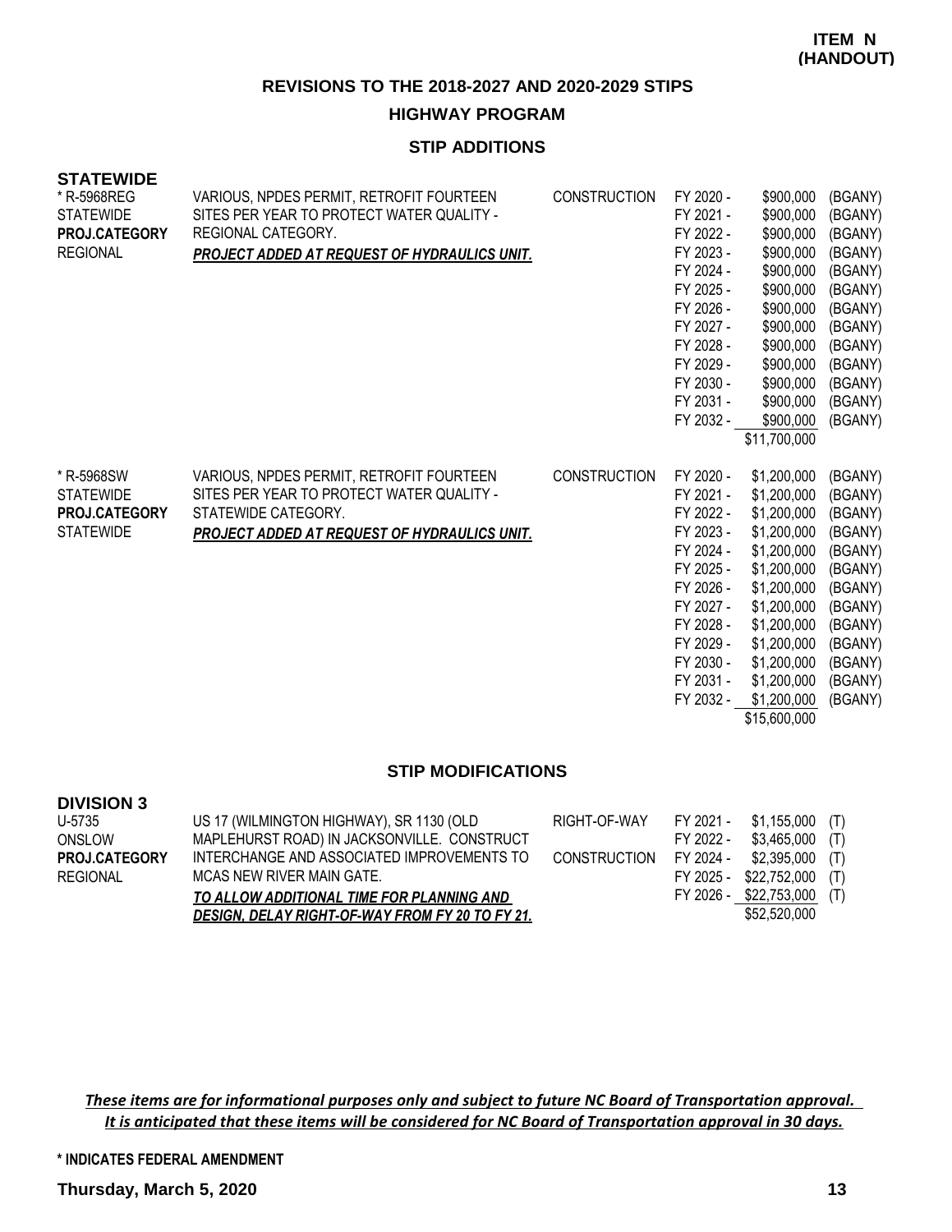## **HIGHWAY PROGRAM**

## **STIP MODIFICATIONS**

| <b>DIVISION 4</b><br>U-5994<br><b>WAYNE</b><br>PROJ.CATEGORY<br><b>DIVISION</b>     | SR 1556 (WAYNE MEMORIAL DRIVE), LOCKHAVEN<br>DRIVE TO COUNTRY DAY ROAD. CONSTRUCT ACCESS<br>MANAGEMENT IMPROVEMENTS.<br>TO BALANCE CASH FLOW, DELAY CONSTRUCTION<br><b>FROM FY 20 TO FY 21.</b> | <b>CONSTRUCTION</b> | FY 2021 -              | \$676,000<br>\$676,000                               | (T)                |
|-------------------------------------------------------------------------------------|-------------------------------------------------------------------------------------------------------------------------------------------------------------------------------------------------|---------------------|------------------------|------------------------------------------------------|--------------------|
| <b>DIVISION 5</b><br>* TO-5206<br>ORANGE<br>PROJ.CATEGORY                           | 5307 OPERATING FUNDS NC-2019-060-01-P11<br>MODIFYING THE FEDERAL FUNDS RECEIVED FROM<br>FTA ADMINISTERED BY PTD BASED ON SFY21 GRANTS                                                           | <b>OPERATIONS</b>   | FY 2020 -              | \$311,000<br>\$311,000                               | (5307)             |
| * TO-5220<br>ORANGE<br>PROJ.CATEGORY                                                | 5307 OPERATING FUNDS NC-2019-060-01-P10<br><b>MODIFYING THE FEDERAL FUNDS RECEIVED FROM</b><br>FTA ADMINISTERED BY PTD BASED ON SFY 2020<br><b>GRANTS</b>                                       | <b>OPERATIONS</b>   | FY 2020 -<br>FY 2021 - | \$141,000<br>\$141,000<br>\$282,000                  | (5307)<br>(5307)   |
| <b>DIVISION 12</b><br>I-5805<br><b>IREDELL</b><br>PROJ.CATEGORY<br><b>STATEWIDE</b> | I-40, SR 2158 (OLD MOCKSVILLE ROAD) TO DAVIE<br>COUNTY LINE. PAVEMENT REHABILITATION.<br><b>CHANGE PROJECT LIMITS AT THE REQUEST OF</b><br><b>DIVISION.</b>                                     | <b>CONSTRUCTION</b> | FY 2025 -<br>FY 2026 - | \$4,956,000<br>\$4,956,000<br>\$9,912,000            | (BGIM)<br>(BGIM)   |
| $I-5918$<br><b>IREDELL</b><br>PROJ.CATEGORY<br><b>STATEWIDE</b>                     | I-77, MILEMARKER 36.5 TO MILEMARKER 50.0.<br>PAVEMENT REHABILITATION.<br><b>CHANGE PROJECT LIMITS AT THE REQUEST OF</b><br><b>DIVISION.</b>                                                     | <b>CONSTRUCTION</b> | FY 2022 -              | \$5,704,000<br>FY 2023 - \$5,704,000<br>\$11,408,000 | (NHPIM)<br>(NHPIM) |
| $1-5919$<br><b>IREDELL</b><br>PROJ.CATEGORY<br><b>STATEWIDE</b>                     | I-77, MILEMARKER 53.7 TO MILEMARKER 56.8.<br>PAVEMENT REHABILITATION.<br>CHANGE PROJECT LIMITS AT THE REQUEST OF<br><b>DIVISION.</b>                                                            | <b>CONSTRUCTION</b> | FY 2022 -<br>FY 2023 - | \$1,310,000<br>\$1,310,000<br>\$2,620,000            | (BGIM)<br>(BGIM)   |

*These items are for informational purposes only and subject to future NC Board of Transportation approval. It is anticipated that these items will be considered for NC Board of Transportation approval in 30 days.*

**\* INDICATES FEDERAL AMENDMENT**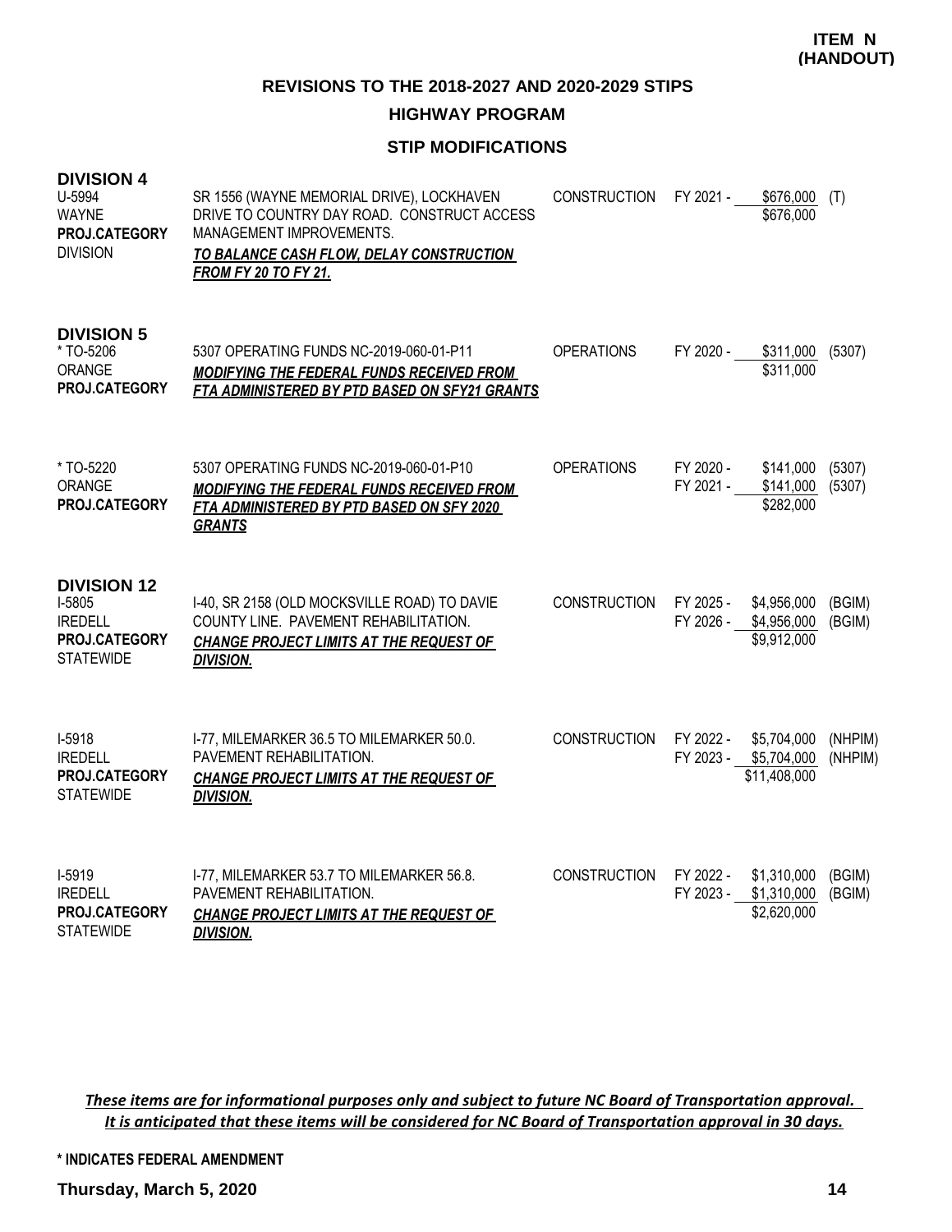**HIGHWAY PROGRAM**

# **STIP MODIFICATIONS**

| <b>DIVISION 12</b><br>I-5920<br><b>IREDELL</b><br>PROJ.CATEGORY<br><b>STATEWIDE</b> | I-77, MILE MARKER 58.4 TO YADKIN COUNTY LINE.<br>PAVEMENT REHABILITATION.<br><b>CHANGE PROJECT LIMITS AT THE REQUEST OF</b><br><u>DIVISION.</u>   | <b>CONSTRUCTION</b> | FY 2023 -<br>FY 2024 - | \$4,200,000<br>\$4,200,000<br>\$8,400,000 | (BGIM)<br>(BGIM) |
|-------------------------------------------------------------------------------------|---------------------------------------------------------------------------------------------------------------------------------------------------|---------------------|------------------------|-------------------------------------------|------------------|
| <b>STATEWIDE</b><br>TA-6665<br><b>STATEWIDE</b><br>PROJ.CATEGORY                    | 5311 CAPITAL FUNDS FOR FTA GRANTS<br>MODIFYING THE FEDERAL FUNDS RECEIVED FROM<br>FTA ADMINISTERED BY PTD BASED ON SFY21 GRANTS                   | CAPITAL             | FY 2021 -              | \$4,749,000<br>\$4,749,000                | (5311)           |
| * TA-6666<br><b>STATEWIDE</b><br>PROJ.CATEGORY                                      | STATEWIDE, 5339 BUS AND BUS FACILITIES<br><b>MODIFYING THE FEDERAL FUNDS RECEIVED FROM</b><br>FTA ADMINISTERED BY PTD BASED ON SFY21 GRANTS       | CAPITAL             | FY 2021 -              | \$6,750,000<br>\$6,750,000                | (5339)           |
| * TC-5004<br><b>STATEWIDE</b><br>PROJ.CATEGORY                                      | 5311 ADTAP CAPITAL FUNDS FOR FTA GRANTS<br>MODIFYING THE FEDERAL FUNDS RECEIVED FROM<br>FTA ADMINISTERED BY PTD BASED ON SFY21 GRANTS             | CAPITAL             | FY 2021 -              | \$3,392,000<br>\$3,392,000                | (ADTAP)          |
| * TI-6109<br><b>STATEWIDE</b><br><b>PROJ.CATEGORY</b>                               | 5311(F) INTERCITY BUS FUNDS FOR FTA GRANTS<br>MODIFYING THE FEDERAL FUNDS RECEIVED FROM<br>FTA ADMINISTERED BY PTD BASED ON SFY21 GRANTS          | <b>OPERATIONS</b>   |                        | FY 2021 - \$4,620,000<br>\$4,620,000      | (5311)           |
| * TK-4900Z<br><b>STATEWIDE</b><br>PROJ.CATEGORY                                     | 5311 STATE ADMINISTRATIVE FUNDS FOR FTA GRANTS<br>MODIFYING THE FEDERAL FUNDS RECEIVED FROM<br>FTA ADMINISTERED BY PTD BASED ON SFY21 GRANTS      | <b>OTHER</b>        |                        | FY 2021 - \$3,080,000<br>\$3,080,000      | (5311)           |
| * TK-4902<br><b>STATEWIDE</b><br>PROJ.CATEGORY                                      | 5311 ADTAP STATE ADMINISTRATIVE FUNDS<br><b>MODIFYING THE FEDERAL FUNDS RECEIVED FROM</b><br><b>FTA ADMINISTERED BY PTD BASED ON SFY21 GRANTS</b> | OTHER               | FY 2021 -              | \$235,000<br>\$235,000                    | (ADTAP)          |

*These items are for informational purposes only and subject to future NC Board of Transportation approval. It is anticipated that these items will be considered for NC Board of Transportation approval in 30 days.*

**\* INDICATES FEDERAL AMENDMENT**